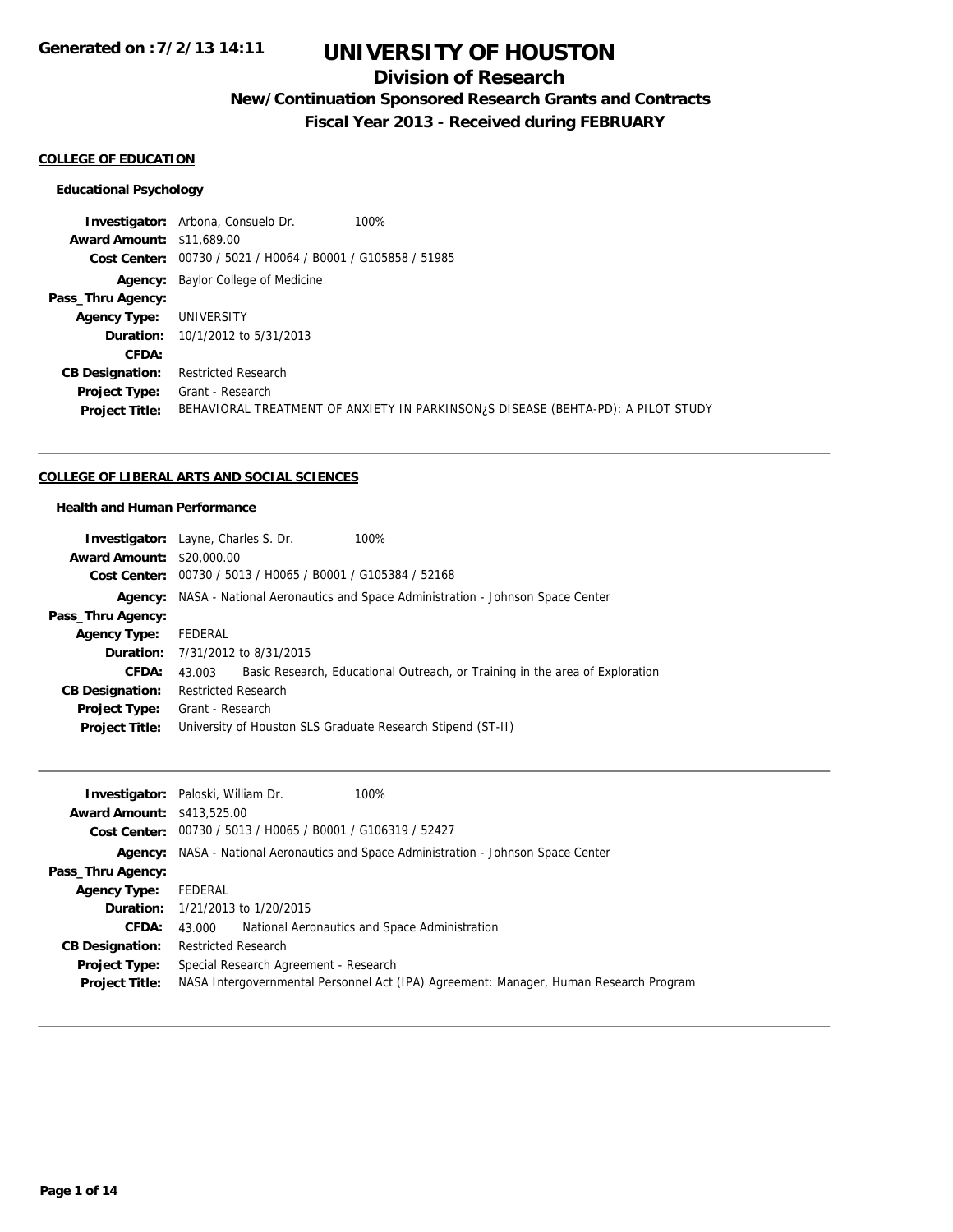# **Division of Research**

**New/Continuation Sponsored Research Grants and Contracts**

**Fiscal Year 2013 - Received during FEBRUARY**

#### **COLLEGE OF LIBERAL ARTS AND SOCIAL SCIENCES**

### **Health and Human Performance**

**Investigator:** Layne, Charles S. Dr. 100% **Award Amount:** \$30,628.00 **Cost Center:** 00730 / 5021 / H0065 / B0001 / C105607 / 52435 **Agency:** Memorial Bone & Joint Research Foundation **Pass\_Thru Agency: Agency Type:** FOUNDATION **Duration:** 1/1/2013 to 12/31/2013 **CFDA: CB Designation:** Restricted Research **Project Type:** Grant - Research **Project Title:** Quantitative Assessment of Joint Replacement Outcomes

### **Psychology**

| <b>Investigator:</b> Cirino, Paul Dr. |                                                             |                   |  | 20% |
|---------------------------------------|-------------------------------------------------------------|-------------------|--|-----|
| <b>Award Amount: \$4,909.00</b>       |                                                             |                   |  |     |
|                                       | Cost Center: 00730 / 5013 / H0288 / B0001 / G096313 / 44890 |                   |  |     |
|                                       | <b>Agency:</b> Vanderbilt University                        |                   |  |     |
| Pass_Thru Agency:                     | National Institutes of Health                               |                   |  |     |
| <b>Agency Type:</b>                   | FFDFRAL                                                     |                   |  |     |
| Duration:                             | 12/1/2008 to 11/30/2013                                     |                   |  |     |
| CFDA:                                 | 93.333                                                      | Clinical Research |  |     |
| <b>CB Designation:</b>                | <b>Restricted Research</b>                                  |                   |  |     |
| Project Type:                         | Grant - Research                                            |                   |  |     |
| <b>Project Title:</b>                 | Calculations, Word Problems, and Algebraic Cognition        |                   |  |     |
|                                       |                                                             |                   |  |     |

| <b>Investigator:</b> Zvolensky, Michael Dr.        |                                         |                              | 100%                                                                       |
|----------------------------------------------------|-----------------------------------------|------------------------------|----------------------------------------------------------------------------|
| <b>Award Amount: \$48,654,00</b>                   |                                         |                              |                                                                            |
|                                                    |                                         |                              | Cost Center: 00730 / 5013 / H0125 / B0001 / G103860 / 52424                |
| Agency:                                            | Louisiana State University              |                              |                                                                            |
| Pass_Thru Agency: National Institute on Drug Abuse |                                         |                              |                                                                            |
| <b>Agency Type:</b>                                | FEDERAL                                 |                              |                                                                            |
|                                                    | <b>Duration:</b> 9/15/2012 to 7/31/2013 |                              |                                                                            |
| CFDA:                                              | 93.279                                  | Drug Abuse Research Programs |                                                                            |
| <b>CB Designation:</b>                             | <b>Restricted Research</b>              |                              |                                                                            |
| <b>Project Type:</b>                               | Grant - Research                        |                              |                                                                            |
| <b>Project Title:</b>                              |                                         |                              | Integrated CBT for Cannabis Dependence with Co-Occurring Anxiety Disorders |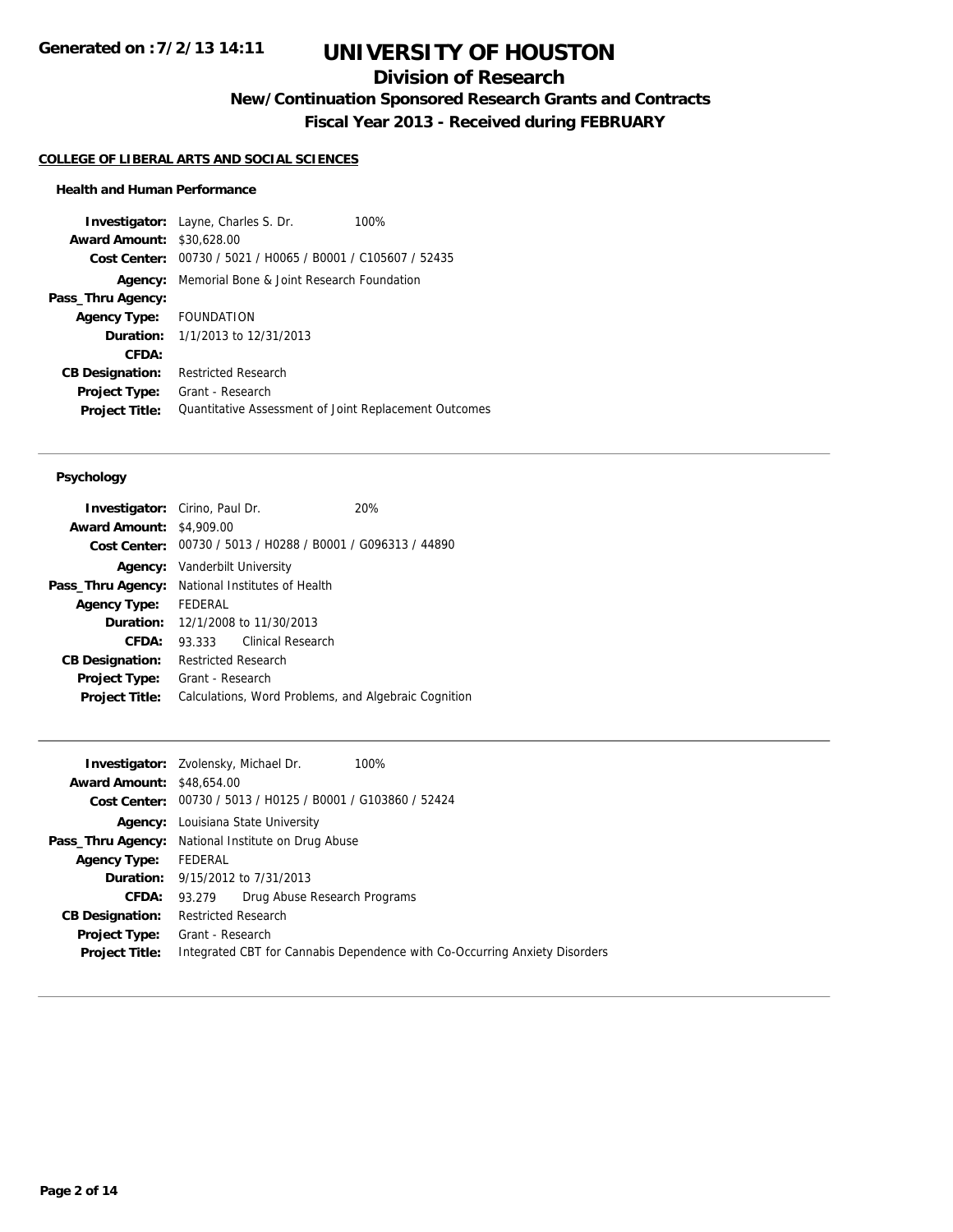## **Division of Research**

**New/Continuation Sponsored Research Grants and Contracts**

**Fiscal Year 2013 - Received during FEBRUARY**

## **COLLEGE OF LIBERAL ARTS AND SOCIAL SCIENCES**

## **Psychology**

|                                  | 100%<br><b>Investigator:</b> Hernandez, Arturo Dr.                                                             |
|----------------------------------|----------------------------------------------------------------------------------------------------------------|
| <b>Award Amount: \$17,281.00</b> |                                                                                                                |
|                                  | Cost Center: 00730 / 5015 / H0125 / B0001 / G105916 / 52122                                                    |
|                                  | <b>Agency:</b> University of Texas Health Science Center at Houston                                            |
|                                  | Pass_Thru Agency: National Institutes of Health                                                                |
| Agency Type:                     | FEDERAL                                                                                                        |
|                                  | <b>Duration:</b> $9/1/2012$ to $6/30/2013$                                                                     |
| <b>CFDA:</b>                     | 93.865 Center for Research for Mothers and Children                                                            |
| <b>CB Designation:</b>           | Restricted Research                                                                                            |
| <b>Project Type:</b>             | Grant - Research                                                                                               |
| <b>Project Title:</b>            | Follow-Up of Children Enrolled in the Management of Myelomeningocele Study -- Kailyn Bradley Student Placement |

## **School of Communication**

|                                 | <b>Investigator:</b> Lee, Jaesub Dr.                               | 100%                                                                                |
|---------------------------------|--------------------------------------------------------------------|-------------------------------------------------------------------------------------|
| <b>Award Amount: \$1,800.00</b> |                                                                    |                                                                                     |
|                                 | Cost Center: 00730 / 5021 / H0084 / B0001 / C106000 / 52431        |                                                                                     |
|                                 | <b>Agency:</b> The Plank Center for Leadership in Public Relations |                                                                                     |
| Pass_Thru Agency:               |                                                                    |                                                                                     |
| <b>Agency Type:</b>             | NON PROFIT                                                         |                                                                                     |
|                                 | <b>Duration:</b> 11/1/2011 to 11/1/2012                            |                                                                                     |
| CFDA:                           |                                                                    |                                                                                     |
| <b>CB Designation:</b>          | <b>Restricted Research</b>                                         |                                                                                     |
| Project Type:                   | Grant - Research                                                   |                                                                                     |
| <b>Project Title:</b>           |                                                                    | Cross-Cultural Study of Leadership In Public Relations and Communication Management |

## **School of Music**

| <b>Award Amount: \$3,347,00</b> | <b>Investigator:</b> Austin, Alan Mr.                       | 100% |
|---------------------------------|-------------------------------------------------------------|------|
|                                 | Cost Center: 00730 / 5016 / H0090 / C0001 / C105402 / 52477 |      |
|                                 | <b>Agency:</b> Texas Commission on the Arts                 |      |
| Pass_Thru Agency:               | State of Texas                                              |      |
| Agency Type:                    | <b>STATE</b>                                                |      |
|                                 | <b>Duration:</b> $9/1/2012$ to $8/31/2013$                  |      |
| CFDA:                           |                                                             |      |
| <b>CB Designation:</b>          | Non Research                                                |      |
| <b>Project Type:</b>            | Grant - Public Service                                      |      |
| <b>Project Title:</b>           | <b>Texas Music Festival</b>                                 |      |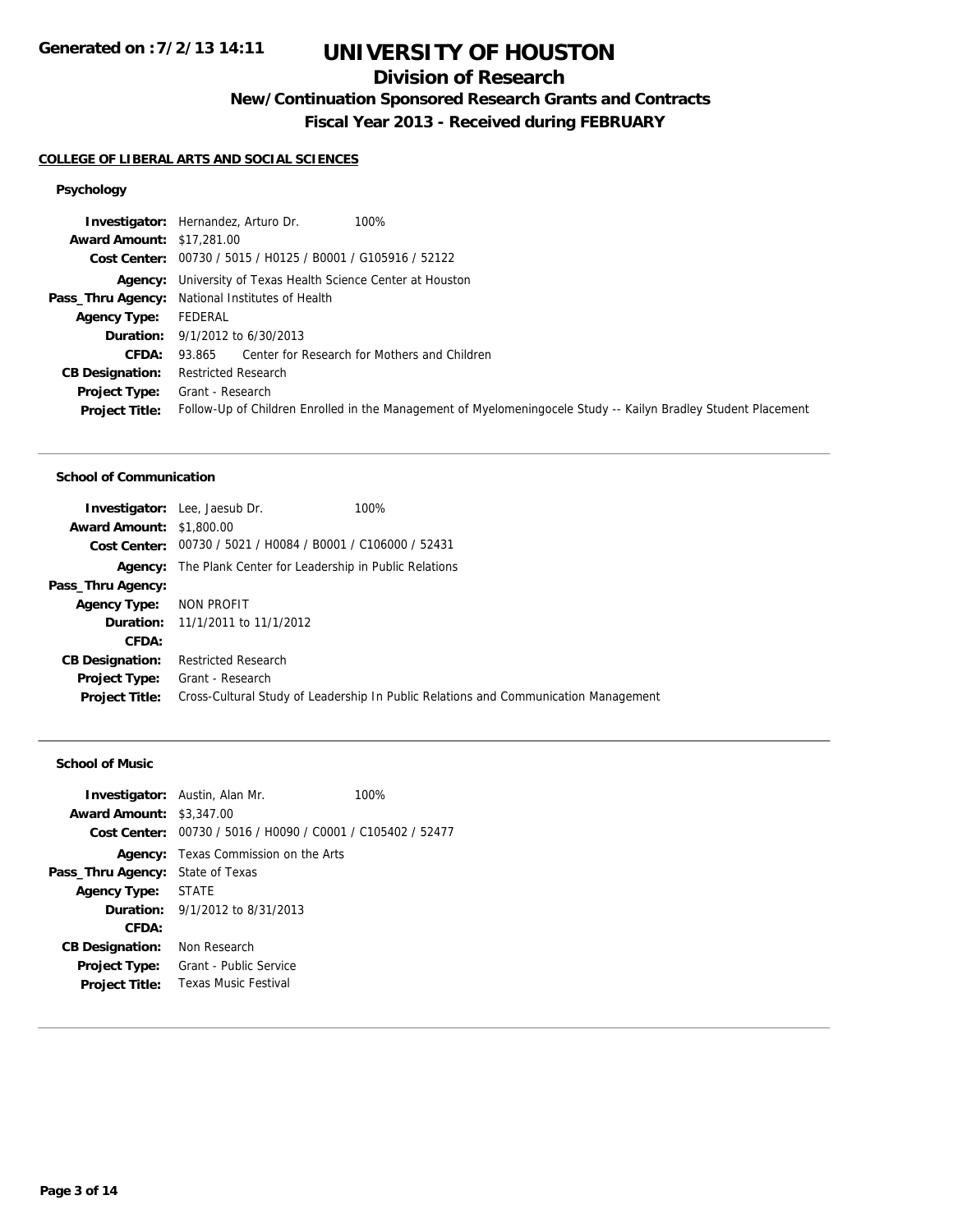# **Division of Research**

**New/Continuation Sponsored Research Grants and Contracts**

**Fiscal Year 2013 - Received during FEBRUARY**

### **COLLEGE OF LIBERAL ARTS AND SOCIAL SCIENCES**

## **Sociology**

|                                  | <b>Investigator:</b> Dworkin, Anthony Gary Dr.<br>100%                         |
|----------------------------------|--------------------------------------------------------------------------------|
| <b>Award Amount: \$18,000.00</b> |                                                                                |
| Cost Center:                     | 00730 / 5019 / H0126 / B0001 / C106112 / 52466                                 |
| Agency:                          | Aldine Independent School District                                             |
| Pass_Thru Agency:                |                                                                                |
| <b>Agency Type:</b>              | LOCAL                                                                          |
|                                  | <b>Duration:</b> 1/15/2013 to 8/31/2013                                        |
| CFDA:                            |                                                                                |
| <b>CB Designation:</b>           | <b>Restricted Research</b>                                                     |
| <b>Project Type:</b>             | Grant - Research                                                               |
| <b>Project Title:</b>            | Agreement between Aldine Independent School District and University of Houston |
|                                  |                                                                                |

## **COLLEGE OF NATURAL SCIENCES AND MATHEMATICS**

## **Biology/Biochemistry**

|                                  | <b>Investigator:</b> Bark, Steven Dr.   |                              | 100%                                                                              |
|----------------------------------|-----------------------------------------|------------------------------|-----------------------------------------------------------------------------------|
| <b>Award Amount: \$15,015.93</b> |                                         |                              |                                                                                   |
|                                  |                                         |                              | Cost Center: 00730 / 5013 / H0104 / B0001 / G105724 / 52138                       |
| Agency:                          | National Institute on Drug Abuse        |                              |                                                                                   |
| Pass_Thru Agency:                |                                         |                              |                                                                                   |
| <b>Agency Type:</b>              | FEDERAL                                 |                              |                                                                                   |
|                                  | <b>Duration:</b> 9/1/2012 to 12/31/2013 |                              |                                                                                   |
| CFDA:                            | 93.279                                  | Drug Abuse Research Programs |                                                                                   |
| <b>CB Designation:</b>           | Restricted Research                     |                              |                                                                                   |
| <b>Project Type:</b>             | Grant - Research                        |                              |                                                                                   |
| <b>Project Title:</b>            |                                         |                              | Cathepsin L in the Biosynthesis of Enkephalins and beta-Endorphin Opioid Peptides |
|                                  |                                         |                              |                                                                                   |

|                                  | <b>Investigator:</b> Pennings, Steve Dr.                    | 37.5% |  |
|----------------------------------|-------------------------------------------------------------|-------|--|
| <b>Award Amount: \$21,115.50</b> |                                                             |       |  |
|                                  | Cost Center: 00730 / 5013 / H0104 / B0001 / G105100 / 52419 |       |  |
|                                  | <b>Agency:</b> University of Georgia                        |       |  |
|                                  | Pass_Thru Agency: National Science Foundation               |       |  |
| <b>Agency Type:</b>              | FEDERAL                                                     |       |  |
|                                  | <b>Duration:</b> 12/1/2012 to 11/30/2013                    |       |  |
| CFDA:                            | Geosciences<br>47.050                                       |       |  |
| <b>CB Designation:</b>           | Restricted Research                                         |       |  |
| <b>Project Type:</b>             | Grant - Research                                            |       |  |
| <b>Project Title:</b>            | LTER: Georgia Coastal Ecosystems-III                        |       |  |
|                                  |                                                             |       |  |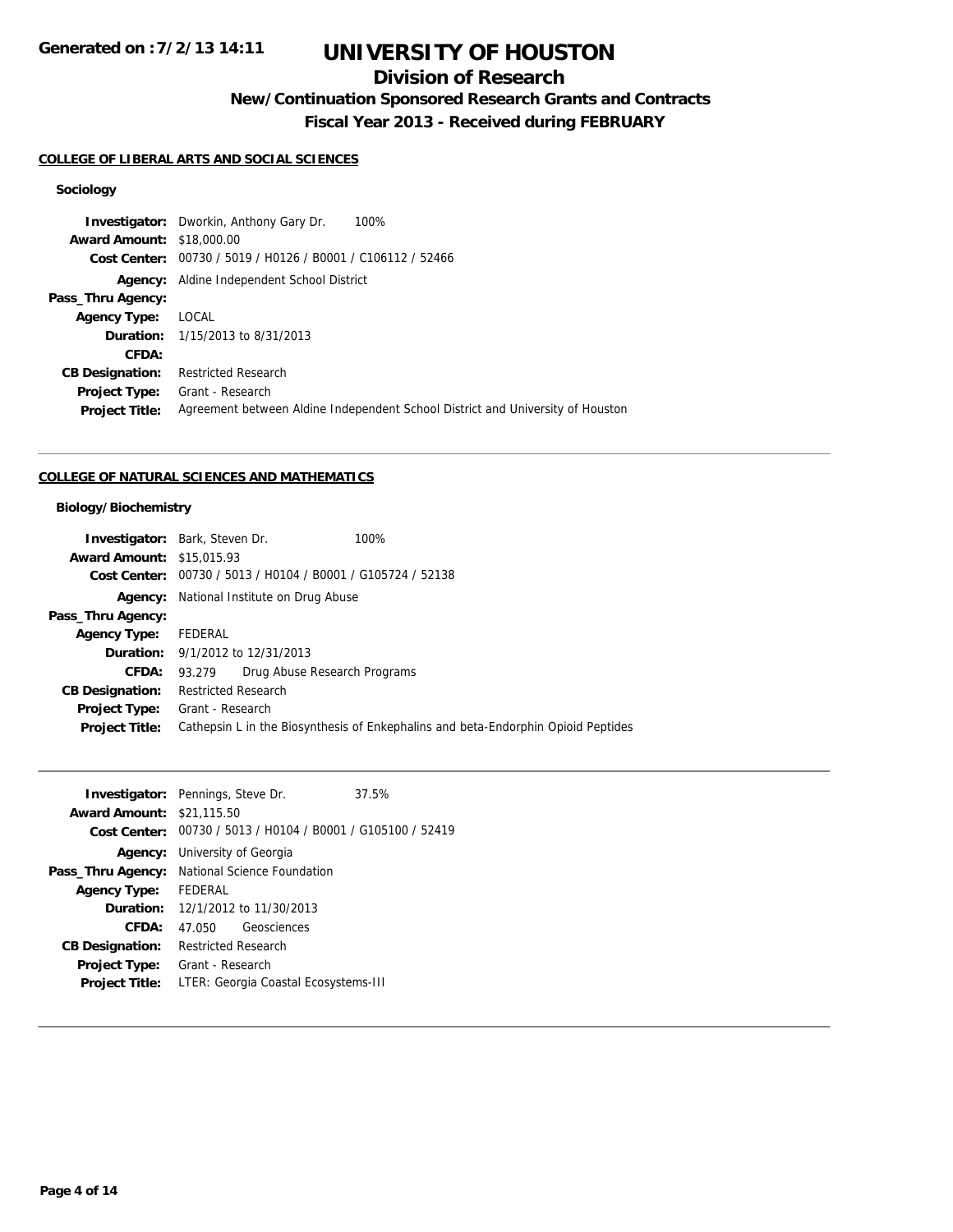# **Division of Research**

**New/Continuation Sponsored Research Grants and Contracts**

**Fiscal Year 2013 - Received during FEBRUARY**

### **COLLEGE OF NATURAL SCIENCES AND MATHEMATICS**

#### **Computer Science**

**Investigator:** Garbey, Marc Dr. 25% **Award Amount:** \$14,077.00 **Cost Center:** 00730 / 5013 / H0104 / B0001 / G105100 / 52419 **Agency:** University of Georgia Pass\_Thru Agency: National Science Foundation **Agency Type:** FEDERAL **Duration:** 12/1/2012 to 11/30/2013 **CFDA:** 47.050 Geosciences **CB Designation:** Restricted Research **Project Type:** Grant - Research **Project Title:** LTER: Georgia Coastal Ecosystems-III

### **Earth & Atmospheric Sciences**

|                                                             | 100%                                                                                                                                                                  |
|-------------------------------------------------------------|-----------------------------------------------------------------------------------------------------------------------------------------------------------------------|
| \$60,000.00                                                 |                                                                                                                                                                       |
| Cost Center: 00730 / 5022 / H0109 / B0001 / G103956 / 49251 |                                                                                                                                                                       |
|                                                             |                                                                                                                                                                       |
|                                                             |                                                                                                                                                                       |
|                                                             |                                                                                                                                                                       |
|                                                             |                                                                                                                                                                       |
|                                                             |                                                                                                                                                                       |
| <b>Restricted Research</b>                                  |                                                                                                                                                                       |
| Contract - Research                                         |                                                                                                                                                                       |
| Caribbean Basins, Tectonics, and Hydrocarbons - Phase III   |                                                                                                                                                                       |
|                                                             | <b>Investigator:</b> Mann, Paul Dr.<br><b>Award Amount:</b><br><b>Agency:</b> Various Private Profit Agencies<br>PROFIT<br><b>Duration:</b> $6/1/2011$ to $6/30/2013$ |

|                                  | <b>Investigator:</b> Lefer, Barry Dr.                                | 50%                                                                                                   |
|----------------------------------|----------------------------------------------------------------------|-------------------------------------------------------------------------------------------------------|
| <b>Award Amount: \$24,253.00</b> |                                                                      |                                                                                                       |
|                                  | <b>Cost Center:</b> $00730 / 5018 / 40429 / 80001 / 6105519 / 52450$ |                                                                                                       |
|                                  | <b>Agency:</b> University of Texas at Austin                         |                                                                                                       |
|                                  | <b>Pass_Thru Agency:</b> Texas Commission on Environmental Quality   |                                                                                                       |
| <b>Agency Type:</b>              | STATE                                                                |                                                                                                       |
|                                  | <b>Duration:</b> 1/15/2013 to 11/30/2013                             |                                                                                                       |
| CFDA:                            |                                                                      |                                                                                                       |
| <b>CB Designation:</b>           | <b>Restricted Research</b>                                           |                                                                                                       |
| <b>Project Type:</b>             | Grant - Research                                                     |                                                                                                       |
| <b>Project Title:</b>            | (Chalmers U)                                                         | Quantification of industrial emissions of VOCs, NO2 and SO2 by SOF and mobile DOAS during DISCOVER AQ |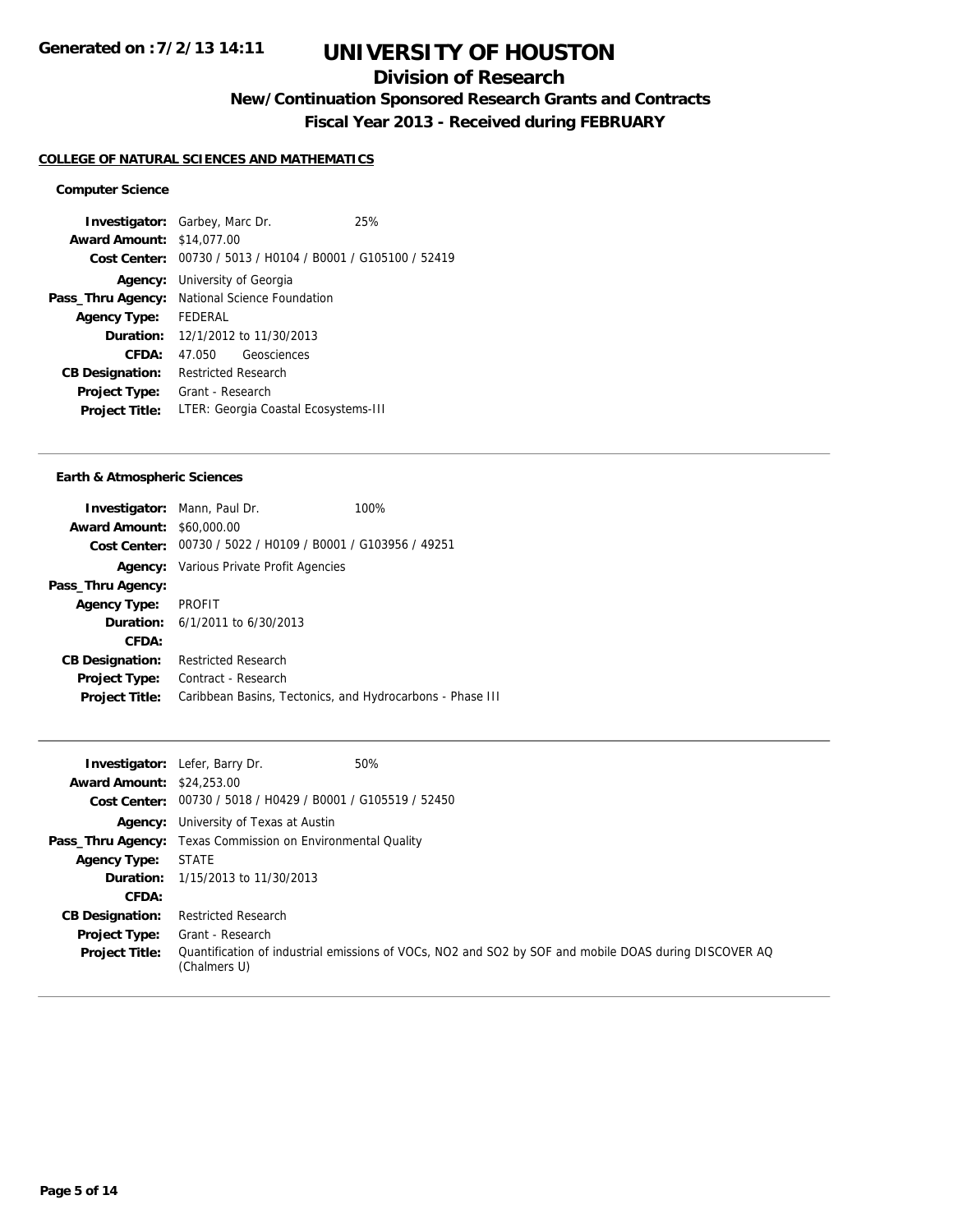# **Division of Research**

**New/Continuation Sponsored Research Grants and Contracts**

**Fiscal Year 2013 - Received during FEBRUARY**

## **COLLEGE OF NATURAL SCIENCES AND MATHEMATICS**

## **Earth & Atmospheric Sciences**

|                                  | 25%<br><b>Investigator:</b> Talbot, Robert Dr.                                                        |
|----------------------------------|-------------------------------------------------------------------------------------------------------|
| <b>Award Amount: \$29,225.75</b> |                                                                                                       |
|                                  | Cost Center: 00730 / 5018 / H0429 / B0001 / G105505 / 52449                                           |
|                                  | <b>Agency:</b> University of Texas at Austin                                                          |
|                                  | <b>Pass_Thru Agency:</b> Texas Commission on Environmental Quality                                    |
| <b>Agency Type:</b>              | STATE                                                                                                 |
|                                  | <b>Duration:</b> 1/29/2013 to 11/30/2013                                                              |
| <b>CFDA:</b>                     |                                                                                                       |
| <b>CB Designation:</b>           | <b>Restricted Research</b>                                                                            |
| <b>Project Type:</b>             | Grant - Research                                                                                      |
| <b>Project Title:</b>            | Surface Measurements of PM, VOCs, and Photochemically Relevant Gases in Support of DISCOVER-AQ (Rice) |

|                                  | <b>Investigator:</b> Lefer, Barry Dr.                              | 25%                                                                                                   |
|----------------------------------|--------------------------------------------------------------------|-------------------------------------------------------------------------------------------------------|
| <b>Award Amount: \$29,225.75</b> |                                                                    |                                                                                                       |
|                                  | Cost Center: 00730 / 5018 / H0429 / B0001 / G105505 / 52449        |                                                                                                       |
|                                  | <b>Agency:</b> University of Texas at Austin                       |                                                                                                       |
|                                  | <b>Pass_Thru Agency:</b> Texas Commission on Environmental Quality |                                                                                                       |
| <b>Agency Type:</b>              | <b>STATE</b>                                                       |                                                                                                       |
|                                  | <b>Duration:</b> $1/29/2013$ to $11/30/2013$                       |                                                                                                       |
| CFDA:                            |                                                                    |                                                                                                       |
| <b>CB Designation:</b>           | <b>Restricted Research</b>                                         |                                                                                                       |
| Project Type:                    | Grant - Research                                                   |                                                                                                       |
| <b>Project Title:</b>            |                                                                    | Surface Measurements of PM, VOCs, and Photochemically Relevant Gases in Support of DISCOVER-AQ (Rice) |

| <b>Award Amount: \$91,661.00</b> | 100%<br><b>Investigator:</b> Zhou, Hua-Wei Dr.<br>Cost Center: 00730 / 5022 / H0109 / B0001 / C106335 / 52386 |
|----------------------------------|---------------------------------------------------------------------------------------------------------------|
|                                  | <b>Agency:</b> Bureau of Geophysical Prospecting                                                              |
| Pass_Thru Agency:                |                                                                                                               |
| <b>Agency Type:</b>              | PROFIT                                                                                                        |
|                                  | <b>Duration:</b> $2/1/2013$ to $9/30/2014$                                                                    |
| CFDA:                            |                                                                                                               |
| <b>CB Designation:</b>           | <b>Restricted Research</b>                                                                                    |
| <b>Project Type:</b>             | Grant - Research                                                                                              |
| <b>Project Title:</b>            | Monitoring and retrieving of low-frequency signals from geophone data                                         |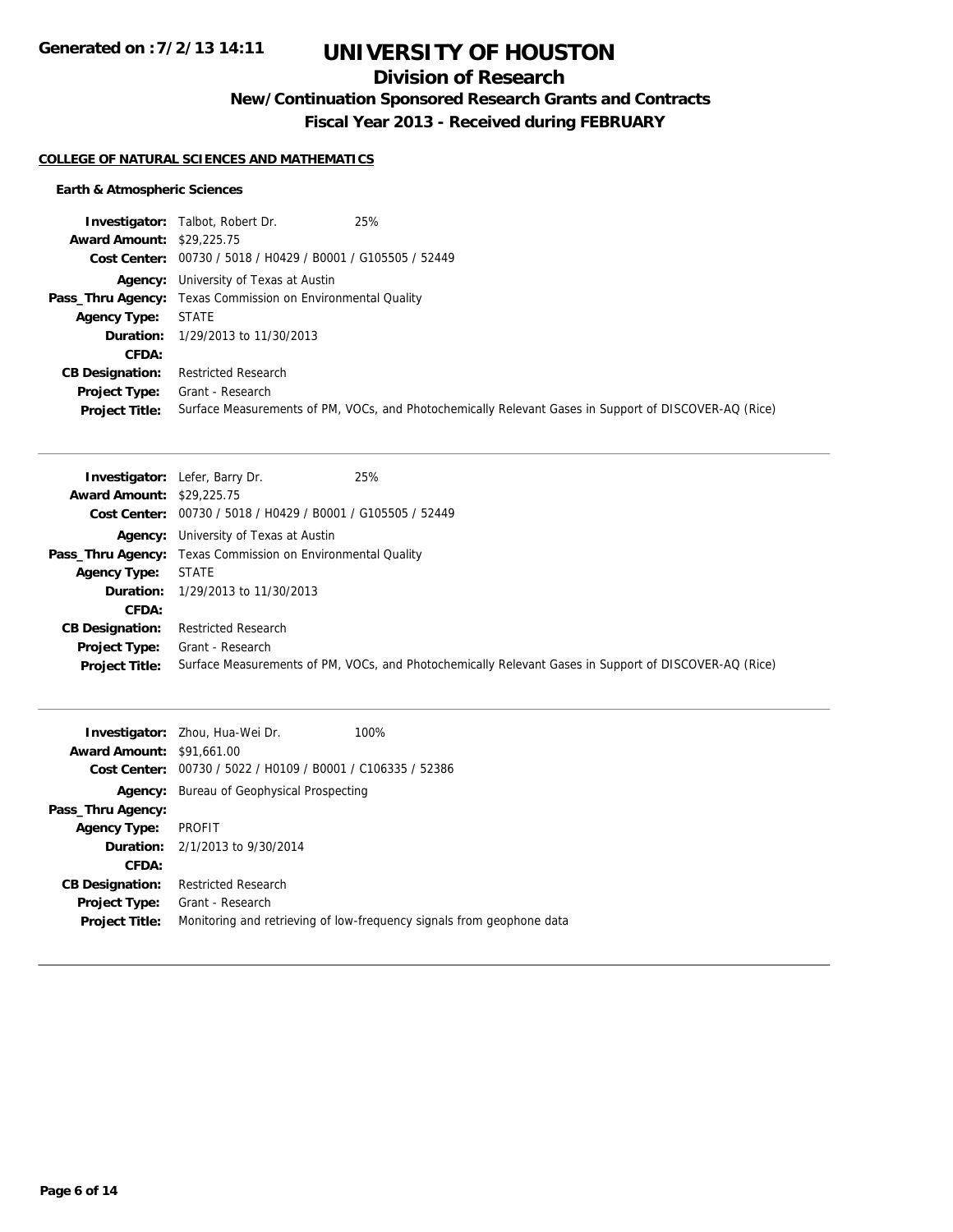# **Division of Research**

**New/Continuation Sponsored Research Grants and Contracts**

**Fiscal Year 2013 - Received during FEBRUARY**

#### **COLLEGE OF NATURAL SCIENCES AND MATHEMATICS**

## **Earth & Atmospheric Sciences**

|                                   | <b>Investigator:</b> Brandon, Alan Dr.                          | 100%                                                                                             |
|-----------------------------------|-----------------------------------------------------------------|--------------------------------------------------------------------------------------------------|
| <b>Award Amount: \$145,000.00</b> |                                                                 |                                                                                                  |
|                                   | Cost Center: 00730 / 5013 / H0109 / B0001 / G101620 / 50430     |                                                                                                  |
|                                   |                                                                 | <b>Agency:</b> NASA - National Aeronautics and Space Administration - Headquarters (Wash., D.C.) |
| Pass_Thru Agency:                 |                                                                 |                                                                                                  |
| <b>Agency Type:</b>               | FEDERAL                                                         |                                                                                                  |
|                                   | <b>Duration:</b> 1/4/2012 to 1/3/2015                           |                                                                                                  |
| CFDA:                             | Aerospace Education Services Program<br>43.001                  |                                                                                                  |
| <b>CB Designation:</b>            | <b>Restricted Research</b>                                      |                                                                                                  |
| <b>Project Type:</b>              | Grant - Research                                                |                                                                                                  |
| <b>Project Title:</b>             | Isotopic Investigations of Planetary and Solar System Materials |                                                                                                  |
|                                   |                                                                 |                                                                                                  |

### **Institute for Climate and Atmospheric Science**

| <b>Award Amount: \$24,253,00</b> | 50%<br><b>Investigator:</b> Lefer, Barry Dr.<br>Cost Center: 00730 / 5018 / H0429 / B0001 / G105519 / 52450 |                                                                                                       |
|----------------------------------|-------------------------------------------------------------------------------------------------------------|-------------------------------------------------------------------------------------------------------|
|                                  | <b>Agency:</b> University of Texas at Austin                                                                |                                                                                                       |
|                                  | <b>Pass_Thru Agency:</b> Texas Commission on Environmental Quality                                          |                                                                                                       |
| <b>Agency Type:</b>              | <b>STATE</b>                                                                                                |                                                                                                       |
|                                  | <b>Duration:</b> 1/15/2013 to 11/30/2013                                                                    |                                                                                                       |
| CFDA:                            |                                                                                                             |                                                                                                       |
| <b>CB Designation:</b>           | <b>Restricted Research</b>                                                                                  |                                                                                                       |
| <b>Project Type:</b>             | Grant - Research                                                                                            |                                                                                                       |
| <b>Project Title:</b>            | (Chalmers U)                                                                                                | Quantification of industrial emissions of VOCs, NO2 and SO2 by SOF and mobile DOAS during DISCOVER AQ |

|                                  | 25%<br><b>Investigator:</b> Talbot, Robert Dr.                                                        |  |
|----------------------------------|-------------------------------------------------------------------------------------------------------|--|
| <b>Award Amount: \$29,225.75</b> |                                                                                                       |  |
|                                  | Cost Center: 00730 / 5018 / H0429 / B0001 / G105505 / 52449                                           |  |
|                                  | <b>Agency:</b> University of Texas at Austin                                                          |  |
|                                  | <b>Pass_Thru Agency:</b> Texas Commission on Environmental Quality                                    |  |
| <b>Agency Type:</b>              | <b>STATE</b>                                                                                          |  |
|                                  | <b>Duration:</b> 1/29/2013 to 11/30/2013                                                              |  |
| CFDA:                            |                                                                                                       |  |
| <b>CB Designation:</b>           | <b>Restricted Research</b>                                                                            |  |
| Project Type:                    | Grant - Research                                                                                      |  |
| <b>Project Title:</b>            | Surface Measurements of PM, VOCs, and Photochemically Relevant Gases in Support of DISCOVER-AQ (Rice) |  |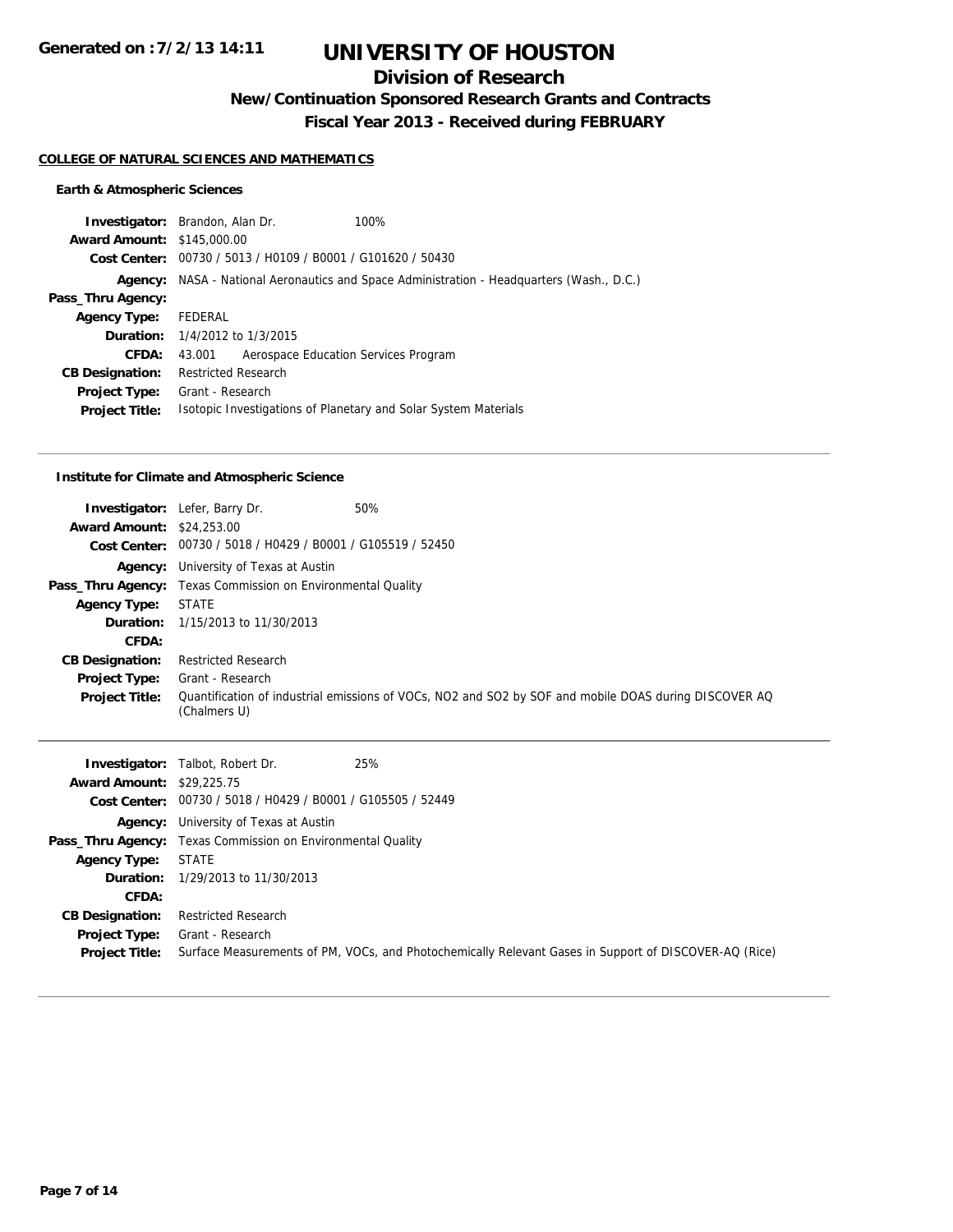# **Division of Research**

**New/Continuation Sponsored Research Grants and Contracts**

**Fiscal Year 2013 - Received during FEBRUARY**

### **COLLEGE OF NATURAL SCIENCES AND MATHEMATICS**

## **Institute for Climate and Atmospheric Science**

|                                  | 25%<br><b>Investigator:</b> Lefer, Barry Dr.                                                          |  |
|----------------------------------|-------------------------------------------------------------------------------------------------------|--|
| <b>Award Amount: \$29,225.75</b> |                                                                                                       |  |
|                                  | Cost Center: 00730 / 5018 / H0429 / B0001 / G105505 / 52449                                           |  |
|                                  | <b>Agency:</b> University of Texas at Austin                                                          |  |
|                                  | <b>Pass_Thru Agency:</b> Texas Commission on Environmental Quality                                    |  |
| Agency Type:                     | <b>STATE</b>                                                                                          |  |
|                                  | <b>Duration:</b> 1/29/2013 to 11/30/2013                                                              |  |
| <b>CFDA:</b>                     |                                                                                                       |  |
| <b>CB Designation:</b>           | <b>Restricted Research</b>                                                                            |  |
| Project Type:                    | Grant - Research                                                                                      |  |
| <b>Project Title:</b>            | Surface Measurements of PM, VOCs, and Photochemically Relevant Gases in Support of DISCOVER-AQ (Rice) |  |

### **Physics**

|                                   | <b>Investigator:</b> Ignatiev, Alex Dr.                     | 50%                                                                                |
|-----------------------------------|-------------------------------------------------------------|------------------------------------------------------------------------------------|
| <b>Award Amount: \$124,933.50</b> |                                                             |                                                                                    |
|                                   | Cost Center: 00730 / 5013 / H0453 / B0001 / G105565 / 52355 |                                                                                    |
| Agency:                           |                                                             | NASA - National Aeronautics and Space Administration - Goddard Space Flight Center |
| Pass_Thru Agency:                 |                                                             |                                                                                    |
| <b>Agency Type:</b>               | FEDERAL                                                     |                                                                                    |
|                                   | <b>Duration:</b> 1/1/2013 to 12/31/2014                     |                                                                                    |
| <b>CFDA:</b>                      | <b>Cross Agency Support</b><br>43.009                       |                                                                                    |
| <b>CB Designation:</b>            | <b>Restricted Research</b>                                  |                                                                                    |
| <b>Project Type:</b>              | Grant - Research                                            |                                                                                    |
| <b>Project Title:</b>             |                                                             | High Hydrogen Content Nanostructured Polymer Radiation Protection System           |
|                                   |                                                             |                                                                                    |

|                                   | 100%<br><b>Investigator:</b> Bensaoula, Abdelhak Dr.                                                                                                                    |
|-----------------------------------|-------------------------------------------------------------------------------------------------------------------------------------------------------------------------|
| <b>Award Amount: \$160,000.00</b> |                                                                                                                                                                         |
|                                   | Cost Center: 00730 / 5022 / H0112 / B0001 / G104811 / 51208                                                                                                             |
|                                   | <b>Agency:</b> Chevron Energy Technology Company                                                                                                                        |
| Pass_Thru Agency:                 |                                                                                                                                                                         |
| <b>Agency Type:</b>               | PROFIT                                                                                                                                                                  |
|                                   | <b>Duration:</b> $6/1/2012$ to $5/31/2013$                                                                                                                              |
| CFDA:                             |                                                                                                                                                                         |
| <b>CB Designation:</b>            | <b>Restricted Research</b>                                                                                                                                              |
| <b>Project Type:</b>              | Contract - Research                                                                                                                                                     |
| <b>Project Title:</b>             | Real scale testing of an optical wireless sensor for pipe temperature, vibration, position, strain and integrity<br>measurement in an oil pipeline system (Smart Joint) |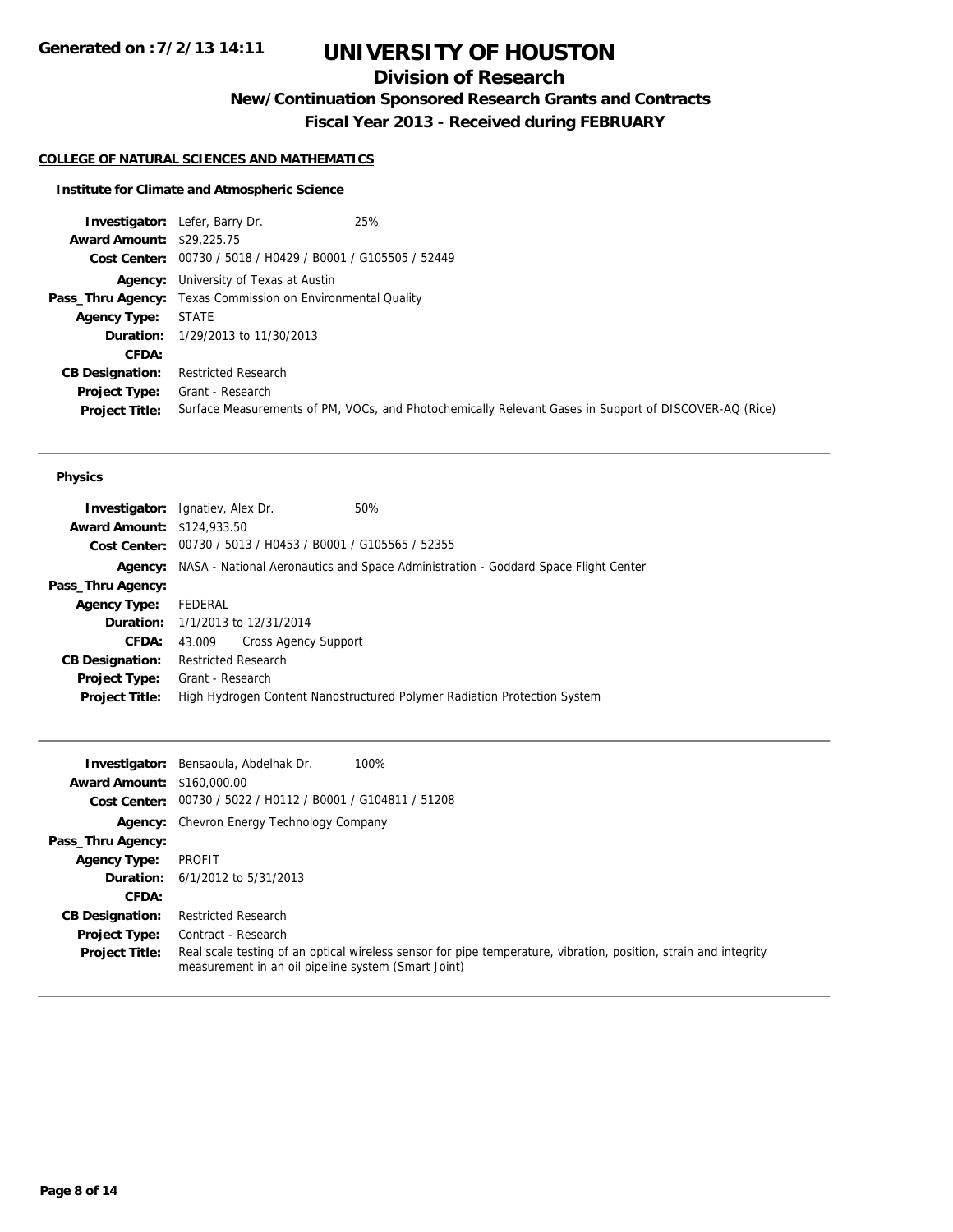## **Division of Research**

**New/Continuation Sponsored Research Grants and Contracts**

**Fiscal Year 2013 - Received during FEBRUARY**

#### **COLLEGE OF OPTOMETRY**

### **Optometry, Community**

**Investigator:** Leach, Norman Dr. 100% **Award Amount:** \$21,060.00 **Cost Center:** 00730 / 5022 / H0114 / B0001 / G106109 / 52259 **Agency:** Alcon Research Limited **Pass\_Thru Agency:** HCR America, LLC **Agency Type:** PROFIT **Duration:** 11/5/2012 to 4/30/2013 **CFDA: CB Designation:** Restricted Research **Project Type:** Contract - Research **Project Title:** M-12-038 Evaluation of the Effectiveness of two Marketed Multi-Purpose Solutions for Silicone Hydrogel Contact Lenses

### **COLLEGE OF PHARMACY**

### **Clinical Sciences and Administration**

|                                  | <b>Investigator:</b> Garey, Kevin Dr.                       | 100%                                                                                                         |
|----------------------------------|-------------------------------------------------------------|--------------------------------------------------------------------------------------------------------------|
| <b>Award Amount: \$61,750.00</b> |                                                             |                                                                                                              |
|                                  | Cost Center: 00730 / 5022 / H0118 / B0001 / G106141 / 52464 |                                                                                                              |
|                                  | <b>Agency:</b> T2 Biosystems                                |                                                                                                              |
| Pass_Thru Agency:                |                                                             |                                                                                                              |
| <b>Agency Type:</b>              | PROFIT                                                      |                                                                                                              |
|                                  | <b>Duration:</b> $12/1/2012$ to $6/1/2014$                  |                                                                                                              |
| CFDA:                            |                                                             |                                                                                                              |
| <b>CB Designation:</b>           | <b>Restricted Research</b>                                  |                                                                                                              |
| <b>Project Type:</b>             | Grant - Research                                            |                                                                                                              |
| <b>Project Title:</b>            | Who Have Been Referred For a Diagnostic Blood Culture       | Prospective Collection and Testing of Un-Spiked and Candida-Spiked Fresh Whole Blood Specimens from Patients |

### **CULLEN COLLEGE OF ENGINEERING**

### **Civil Engineering**

|                                  | 100%<br><b>Investigator:</b> Lee, Hyongki Dr.                                                                |
|----------------------------------|--------------------------------------------------------------------------------------------------------------|
| <b>Award Amount: \$17,934.00</b> |                                                                                                              |
|                                  | Cost Center: 00730 / 5013 / H0068 / B0001 / G106038 / 52400                                                  |
|                                  | <b>Agency:</b> San Diego State University Foundation                                                         |
|                                  | <b>Pass_Thru Agency:</b> NASA - National Aeronautics and Space Administration - Headquarters (Wash., D.C.)   |
| <b>Agency Type:</b>              | FEDERAL                                                                                                      |
|                                  | <b>Duration:</b> 8/27/2012 to 8/26/2013                                                                      |
| <b>CFDA:</b>                     | Aerospace Education Services Program<br>43.001                                                               |
| <b>CB Designation:</b>           | <b>Restricted Research</b>                                                                                   |
| Project Type:                    | Grant - Research                                                                                             |
| <b>Project Title:</b>            | Decomposing the Water Storage Signal from Basins in Varied Climate Settings with Remote Sensing and Modeling |
|                                  |                                                                                                              |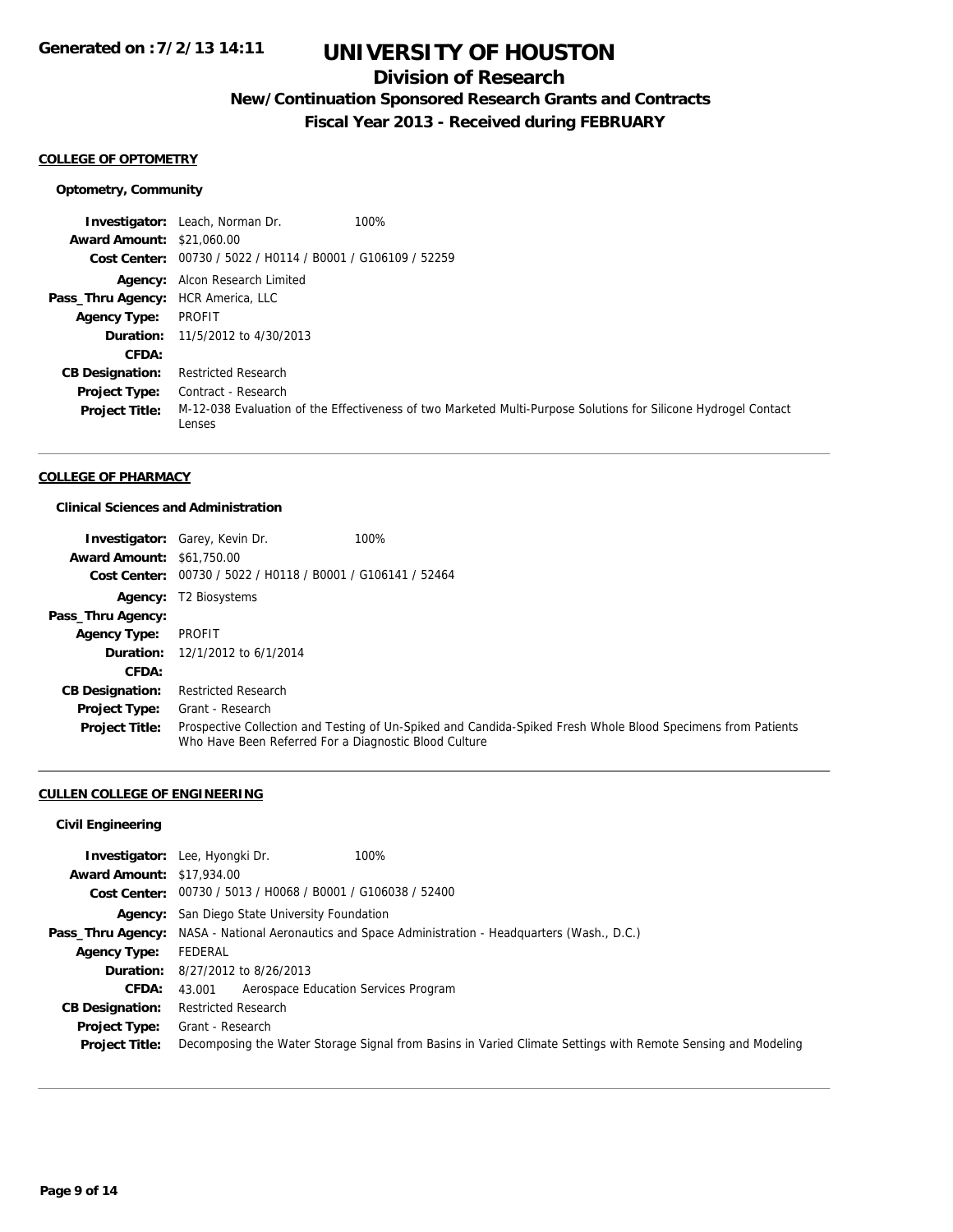## **Division of Research**

**New/Continuation Sponsored Research Grants and Contracts**

**Fiscal Year 2013 - Received during FEBRUARY**

#### **CULLEN COLLEGE OF ENGINEERING**

## **Mechanical Engineering**

|                                   | 50%<br><b>Investigator:</b> Selvamanickam, Venkat Dr.              |  |  |
|-----------------------------------|--------------------------------------------------------------------|--|--|
| <b>Award Amount: \$278,100.00</b> |                                                                    |  |  |
| Cost Center:                      | 00730 / 5043 / H0452 / B0001 / G101830 / 49473                     |  |  |
|                                   | <b>Agency:</b> Superpower, Inc.                                    |  |  |
|                                   | <b>Pass_Thru Agency:</b> U.S. Department of Energy                 |  |  |
| <b>Agency Type:</b>               | FEDERAL                                                            |  |  |
|                                   | <b>Duration:</b> 4/18/2011 to 7/31/2013                            |  |  |
| CFDA:                             | Advanced Research and Projects Agency - Energy Financial<br>81.135 |  |  |
| <b>CB Designation:</b>            | <b>Restricted Research</b>                                         |  |  |
| <b>Project Type:</b>              | Contract - Research                                                |  |  |
| <b>Project Title:</b>             | ARPA-E: 30 T Superconducting Magnetic Energy Storage system        |  |  |
|                                   |                                                                    |  |  |

#### **DIVISION OF RESEARCH**

## **Center for Advanced Materials**

| <b>Investigator:</b> Ignatiev, Alex Dr.                     | 50%                                                                                               |
|-------------------------------------------------------------|---------------------------------------------------------------------------------------------------|
| <b>Award Amount: \$124,933.50</b>                           |                                                                                                   |
| Cost Center: 00730 / 5013 / H0453 / B0001 / G105565 / 52355 |                                                                                                   |
|                                                             | <b>Agency:</b> NASA - National Aeronautics and Space Administration - Goddard Space Flight Center |
|                                                             |                                                                                                   |
| Agency Type: FEDERAL                                        |                                                                                                   |
| <b>Duration:</b> 1/1/2013 to 12/31/2014                     |                                                                                                   |
| Cross Agency Support<br>43.009                              |                                                                                                   |
| <b>Restricted Research</b>                                  |                                                                                                   |
| <b>Project Type:</b> Grant - Research                       |                                                                                                   |
|                                                             | High Hydrogen Content Nanostructured Polymer Radiation Protection System                          |
|                                                             |                                                                                                   |

### **Houston Coastal Center**

|                                  | <b>Investigator:</b> Pennings, Steve Dr.                    | 37.5% |  |  |
|----------------------------------|-------------------------------------------------------------|-------|--|--|
| <b>Award Amount: \$21,115.50</b> |                                                             |       |  |  |
|                                  | Cost Center: 00730 / 5013 / H0104 / B0001 / G105100 / 52419 |       |  |  |
|                                  | <b>Agency:</b> University of Georgia                        |       |  |  |
| Pass_Thru Agency:                | National Science Foundation                                 |       |  |  |
| <b>Agency Type:</b>              | FFDFRAI                                                     |       |  |  |
|                                  | <b>Duration:</b> 12/1/2012 to 11/30/2013                    |       |  |  |
| CFDA:                            | 47.050 Geosciences                                          |       |  |  |
| <b>CB Designation:</b>           | <b>Restricted Research</b>                                  |       |  |  |
| <b>Project Type:</b>             | Grant - Research                                            |       |  |  |
| <b>Project Title:</b>            | LTER: Georgia Coastal Ecosystems-III                        |       |  |  |
|                                  |                                                             |       |  |  |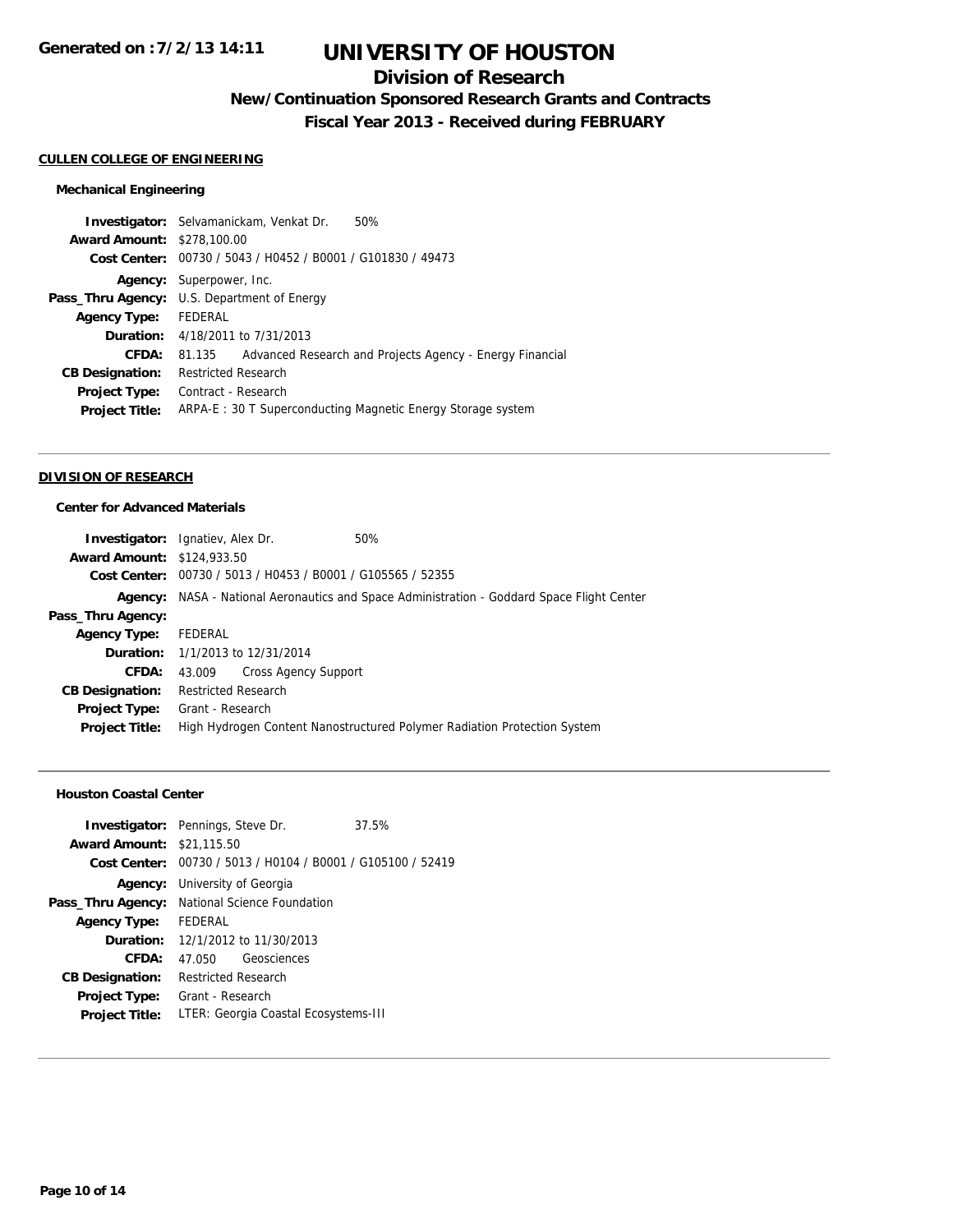## **Division of Research**

**New/Continuation Sponsored Research Grants and Contracts**

**Fiscal Year 2013 - Received during FEBRUARY**

#### **DIVISION OF RESEARCH**

### **TcSUH**

|                                   | <b>Investigator:</b> Selvamanickam, Venkat Dr.<br>50%              |  |  |  |
|-----------------------------------|--------------------------------------------------------------------|--|--|--|
| <b>Award Amount: \$278,100.00</b> |                                                                    |  |  |  |
| Cost Center:                      | 00730 / 5043 / H0452 / B0001 / G101830 / 49473                     |  |  |  |
|                                   | <b>Agency:</b> Superpower, Inc.                                    |  |  |  |
|                                   | <b>Pass_Thru Agency:</b> U.S. Department of Energy                 |  |  |  |
| <b>Agency Type:</b>               | FEDERAL                                                            |  |  |  |
|                                   | <b>Duration:</b> 4/18/2011 to 7/31/2013                            |  |  |  |
| CFDA:                             | Advanced Research and Projects Agency - Energy Financial<br>81.135 |  |  |  |
| <b>CB Designation:</b>            | <b>Restricted Research</b>                                         |  |  |  |
| <b>Project Type:</b>              | Contract - Research                                                |  |  |  |
| <b>Project Title:</b>             | ARPA-E: 30 T Superconducting Magnetic Energy Storage system        |  |  |  |
|                                   |                                                                    |  |  |  |

### **Texas Learning/Computation Center**

|                                 | <b>Investigator:</b> Cirino, Paul Dr. | 10%                                                         |  |
|---------------------------------|---------------------------------------|-------------------------------------------------------------|--|
| <b>Award Amount: \$2,454.50</b> |                                       |                                                             |  |
|                                 |                                       | Cost Center: 00730 / 5013 / H0288 / B0001 / G096313 / 44890 |  |
|                                 | <b>Agency:</b> Vanderbilt University  |                                                             |  |
| Pass_Thru Agency:               | National Institutes of Health         |                                                             |  |
| <b>Agency Type:</b>             | <b>FFDFRAL</b>                        |                                                             |  |
| Duration:                       | 12/1/2008 to 11/30/2013               |                                                             |  |
| CFDA:                           | 93.333                                | Clinical Research                                           |  |
| <b>CB Designation:</b>          | <b>Restricted Research</b>            |                                                             |  |
| Project Type:                   | Grant - Research                      |                                                             |  |
| <b>Project Title:</b>           |                                       | Calculations, Word Problems, and Algebraic Cognition        |  |
|                                 |                                       |                                                             |  |

## **TIMES**

|                                  | <b>Investigator:</b> Cirino, Paul Dr.                | 70%                                            |  |
|----------------------------------|------------------------------------------------------|------------------------------------------------|--|
| <b>Award Amount: \$17,181.50</b> |                                                      |                                                |  |
| Cost Center:                     |                                                      | 00730 / 5013 / H0288 / B0001 / G096313 / 44890 |  |
| Agency:                          | Vanderbilt University                                |                                                |  |
|                                  | Pass_Thru Agency: National Institutes of Health      |                                                |  |
| <b>Agency Type:</b>              | <b>FEDERAL</b>                                       |                                                |  |
|                                  | <b>Duration:</b> 12/1/2008 to 11/30/2013             |                                                |  |
| CFDA:                            | 93.333                                               | <b>Clinical Research</b>                       |  |
| <b>CB Designation:</b>           | <b>Restricted Research</b>                           |                                                |  |
| Project Type:                    | Grant - Research                                     |                                                |  |
| <b>Project Title:</b>            | Calculations, Word Problems, and Algebraic Cognition |                                                |  |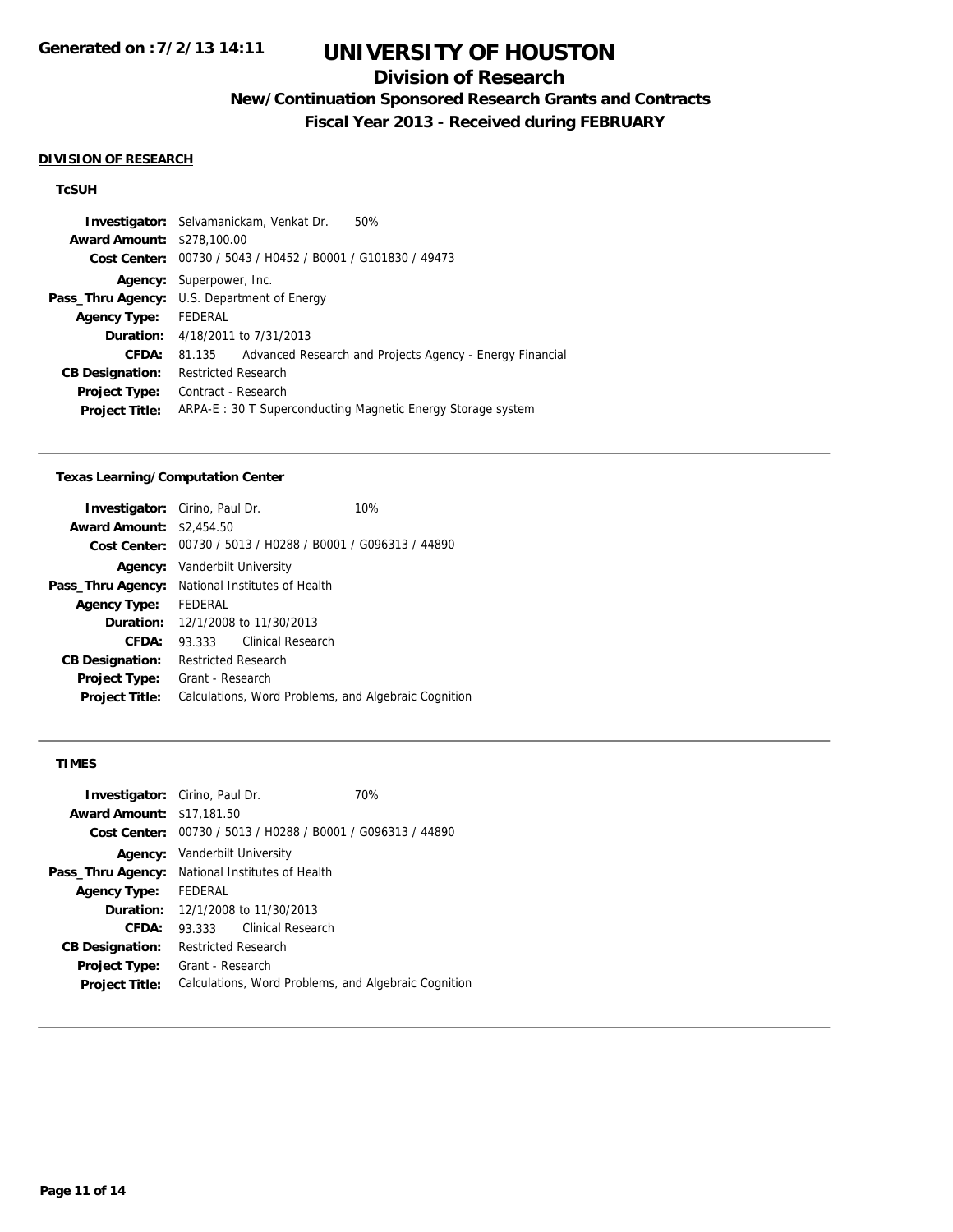**Generated on :7/2/13 14:11**

# **UNIVERSITY OF HOUSTON**

# **Division of Research**

**New/Continuation Sponsored Research Grants and Contracts**

**Fiscal Year 2013 - Received during FEBRUARY**

## **GRADUATE COLLEGE OF SOCIAL WORK**

#### **Child & Family for Innovative Research**

**Investigator:** Hansen, Marissa 100% **Award Amount:** \$10,000.00 **Cost Center:** 00730 / 5016 / H0509 / B0001 / C105880 / 52110 **Agency:** University of Texas Health Science Center at Houston **Pass\_Thru Agency: Agency Type:** STATE **Duration:** 11/9/2012 to 11/8/2013 **CFDA: CB Designation:** Restricted Research **Project Type:** Grant - Research **Project Title:** A Pilot Study of Teletherapy Depression Treatment for Older Adults

#### **HILTON COLLEGE OF HOTEL AND RESTAURANT MANAGEMENT**

#### **Hotel and Restaurant Management**

| <b>Investigator:</b> Neal, Jack Dr. |                                                             |  | 50%                                            |  |
|-------------------------------------|-------------------------------------------------------------|--|------------------------------------------------|--|
| <b>Award Amount: \$24,923.50</b>    |                                                             |  |                                                |  |
|                                     | Cost Center: 00730 / 5013 / H0081 / B0001 / G105513 / 52241 |  |                                                |  |
| Agency:                             | <b>Houston Community College System</b>                     |  |                                                |  |
|                                     | <b>Pass_Thru Agency:</b> U.S. Department of Agriculture     |  |                                                |  |
| <b>Agency Type:</b>                 | FEDERAL                                                     |  |                                                |  |
|                                     | <b>Duration:</b> 9/1/2012 to 8/31/2013                      |  |                                                |  |
| CFDA:                               | 10.223                                                      |  | Hispanic Serving Institutions Education Grants |  |
| <b>CB Designation:</b>              | <b>Restricted Research</b>                                  |  |                                                |  |
| <b>Project Type:</b>                | Grant - Research                                            |  |                                                |  |
| <b>Project Title:</b>               | USDA Agriculture Out of Bounds                              |  |                                                |  |

| <b>Investigator:</b> Sirsat, Sujata Dr. |                                            |                                | 50%                                                         |  |
|-----------------------------------------|--------------------------------------------|--------------------------------|-------------------------------------------------------------|--|
| <b>Award Amount: \$24,923.50</b>        |                                            |                                |                                                             |  |
|                                         |                                            |                                | Cost Center: 00730 / 5013 / H0081 / B0001 / G105513 / 52241 |  |
| Agency:                                 | <b>Houston Community College System</b>    |                                |                                                             |  |
| Pass_Thru Agency:                       | U.S. Department of Agriculture             |                                |                                                             |  |
| <b>Agency Type:</b>                     | FEDERAL                                    |                                |                                                             |  |
|                                         | <b>Duration:</b> $9/1/2012$ to $8/31/2013$ |                                |                                                             |  |
| CFDA:                                   | 10.223                                     |                                | Hispanic Serving Institutions Education Grants              |  |
| <b>CB Designation:</b>                  | <b>Restricted Research</b>                 |                                |                                                             |  |
| <b>Project Type:</b>                    | Grant - Research                           |                                |                                                             |  |
| <b>Project Title:</b>                   |                                            | USDA Agriculture Out of Bounds |                                                             |  |
|                                         |                                            |                                |                                                             |  |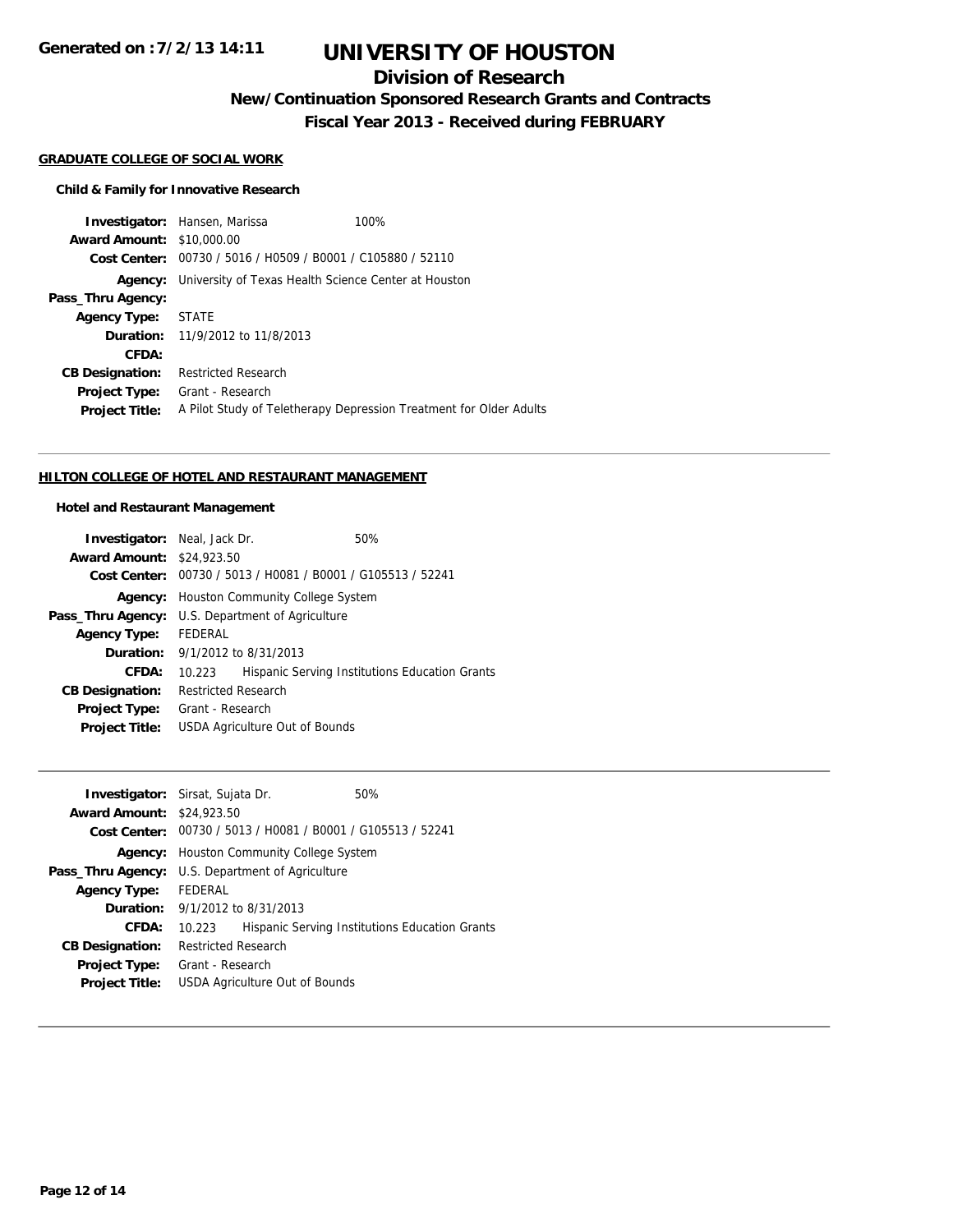# **Division of Research**

**New/Continuation Sponsored Research Grants and Contracts**

**Fiscal Year 2013 - Received during FEBRUARY**

### **HILTON COLLEGE OF HOTEL AND RESTAURANT MANAGEMENT**

## **Hotel and Restaurant Management**

| <b>Investigator:</b> Neal, Jack Dr.                     |                            |                                                             | 50%                                                                       |
|---------------------------------------------------------|----------------------------|-------------------------------------------------------------|---------------------------------------------------------------------------|
| <b>Award Amount: \$28,450.00</b>                        |                            |                                                             |                                                                           |
|                                                         |                            | Cost Center: 00730 / 5014 / H0081 / B0001 / G105078 / 52453 |                                                                           |
|                                                         |                            | <b>Agency:</b> Texas Department of Agriculture              |                                                                           |
| <b>Pass_Thru Agency:</b> U.S. Department of Agriculture |                            |                                                             |                                                                           |
| Agency Type:                                            | FEDERAL                    |                                                             |                                                                           |
|                                                         |                            | <b>Duration:</b> 1/1/2013 to 12/31/2013                     |                                                                           |
| <b>CFDA:</b>                                            | 10.170                     |                                                             | Specialty Crop Block Grant Program - Farm Bill                            |
| <b>CB Designation:</b>                                  | <b>Restricted Research</b> |                                                             |                                                                           |
| Project Type:                                           | Grant - Research           |                                                             |                                                                           |
| <b>Project Title:</b>                                   |                            |                                                             | Food Safety Best Practices Videos and Workbook for Small Farmers in Texas |
|                                                         |                            |                                                             |                                                                           |

| <b>Investigator:</b> Sirsat, Sujata Dr.                 |                                                |                                                                      | 50%                                                                       |
|---------------------------------------------------------|------------------------------------------------|----------------------------------------------------------------------|---------------------------------------------------------------------------|
| <b>Award Amount: \$28,450.00</b>                        |                                                |                                                                      |                                                                           |
|                                                         |                                                | <b>Cost Center:</b> $00730 / 5014 / 10081 / 80001 / 6105078 / 52453$ |                                                                           |
|                                                         | <b>Agency:</b> Texas Department of Agriculture |                                                                      |                                                                           |
| <b>Pass_Thru Agency:</b> U.S. Department of Agriculture |                                                |                                                                      |                                                                           |
| <b>Agency Type:</b>                                     | FEDERAL                                        |                                                                      |                                                                           |
|                                                         |                                                | <b>Duration:</b> 1/1/2013 to 12/31/2013                              |                                                                           |
| CFDA:                                                   | 10.170                                         |                                                                      | Specialty Crop Block Grant Program - Farm Bill                            |
| <b>CB Designation:</b>                                  | <b>Restricted Research</b>                     |                                                                      |                                                                           |
| <b>Project Type:</b> Grant - Research                   |                                                |                                                                      |                                                                           |
| <b>Project Title:</b>                                   |                                                |                                                                      | Food Safety Best Practices Videos and Workbook for Small Farmers in Texas |
|                                                         |                                                |                                                                      |                                                                           |